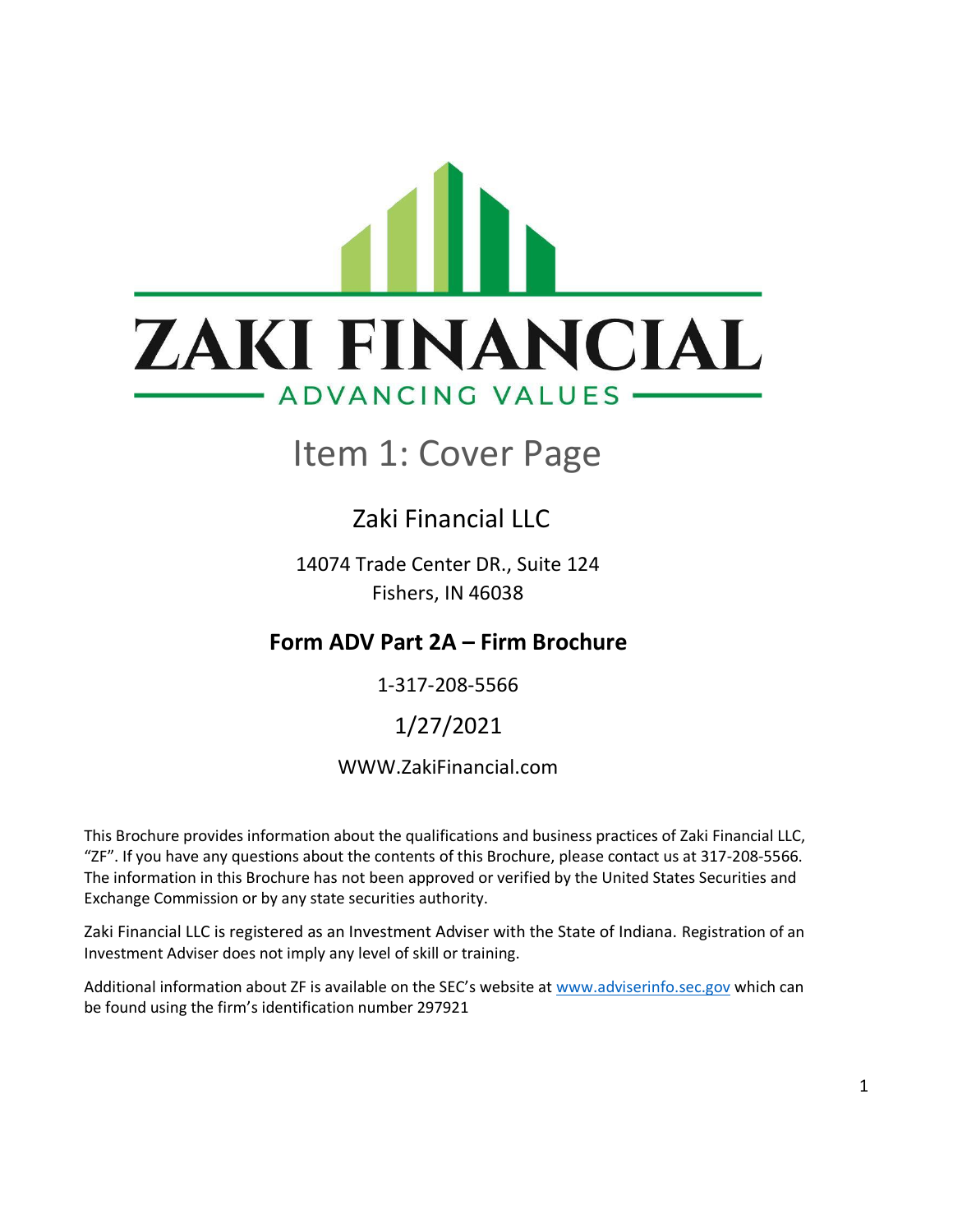# <span id="page-1-0"></span>Item 2: Material Changes

The following changes have been made to this version of the Disclosure Brochure:

• AUM is now \$4,700,000.00. Please see item 4, Advisory Business, Description of Advisory Firm.

#### Future Changes

From time to time, we may amend this Disclosure Brochure to reflect changes in our business practices, changes in regulations and routine annual updates as required by the securities regulators. This complete Disclosure Brochure or a Summary of Material Changes shall be provided to each Client annually and if a material change occurs in the business practices of Zaki Financial.

At any time, you may view the current Disclosure Brochure on-line at the SEC's Investment Adviser Public Disclosure website at [http://www.adviserinfo.sec.gov](http://www.adviserinfo.sec.gov/) by searching for our firm name or by our CRD number 297921.

You may also request a copy of this Disclosure Brochure at any time, by contacting us at 317- 208-5566.

# <span id="page-1-1"></span>Item 3: Table of Contents

### **Contents**

- [Item 1: Cover Page](#page-0-0)
- [Item 2: Material Changes](#page-1-0)
- [Item 3: Table of Contents](#page-1-1)
- Item 4: Advisory Business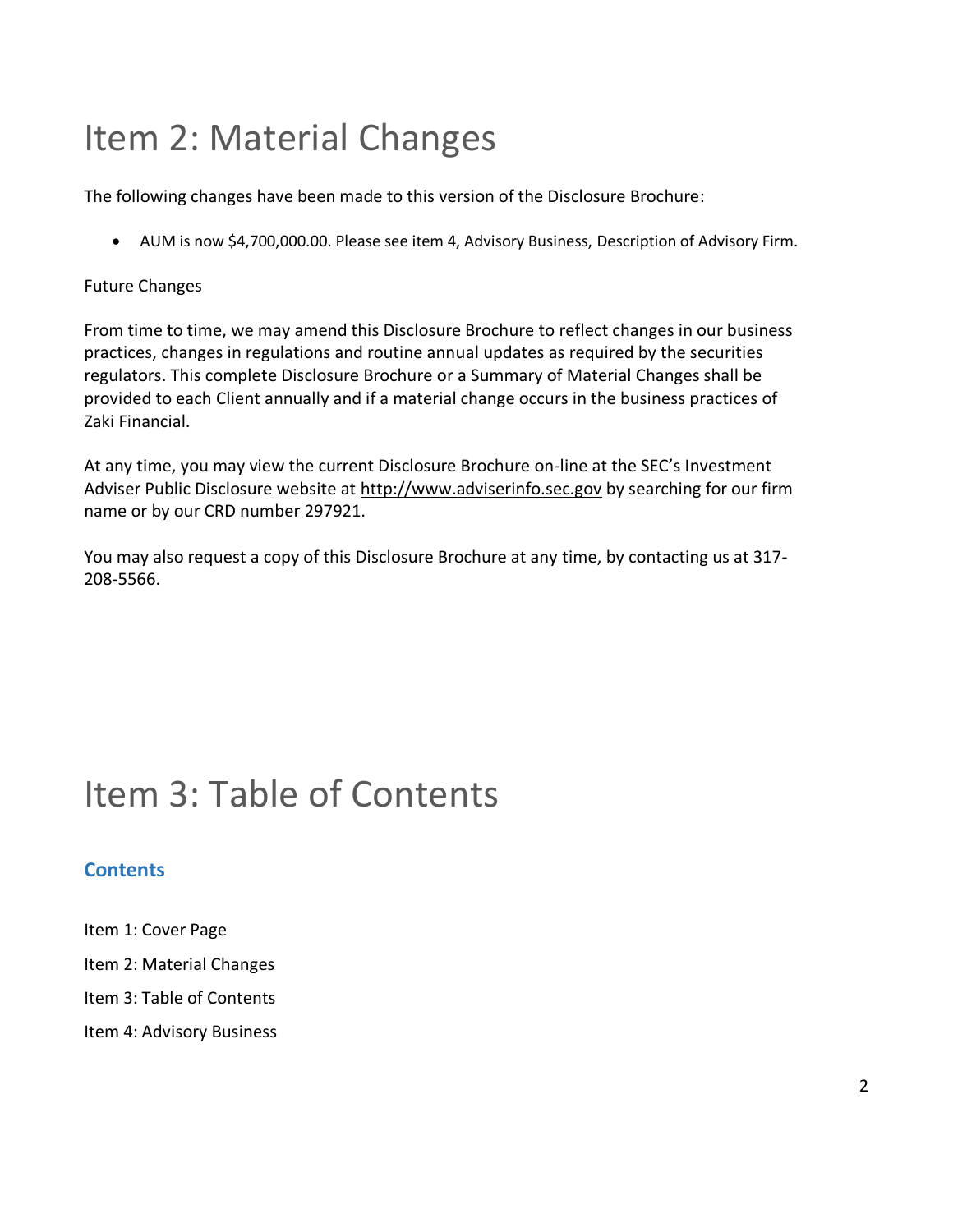- [Item 5: Fees and Compensation](#page-6-0)
- [Item 6: Performance-Based Fees and Side-By-Side Manageme](#page-8-0)[nt](#page-8-0)
- [Item 7: Types of Clients](#page-8-1)
- [Item 8: Methods of Analysis, Investment Strategies and Risk of Loss](#page-9-0)
- [Item 9: Disciplinary Information](#page-11-0)
- [Item 10: Other Financial Industry Activities and Affiliations](#page-11-1)
- [Item 11: Code of Ethics, Participation or Interest in Client Transactions and Personal Trading](#page-12-0)
- [Item 12: Brokerage Practices](#page-12-1)
- [Item 13: Review of Accounts](#page-14-0)
- [Item 14: Client Referrals and Other Compensation](#page-14-1)
- [Item 15: Custody](#page-15-0)
- [Item 16: Investment Discretion](#page-15-1)
- [Item 17: Voting Client Securities](#page-15-2)
- [Item 18: Financial Information](#page-16-0)
- [Item 19: Requirements for State-Registered Advisers](#page-16-1)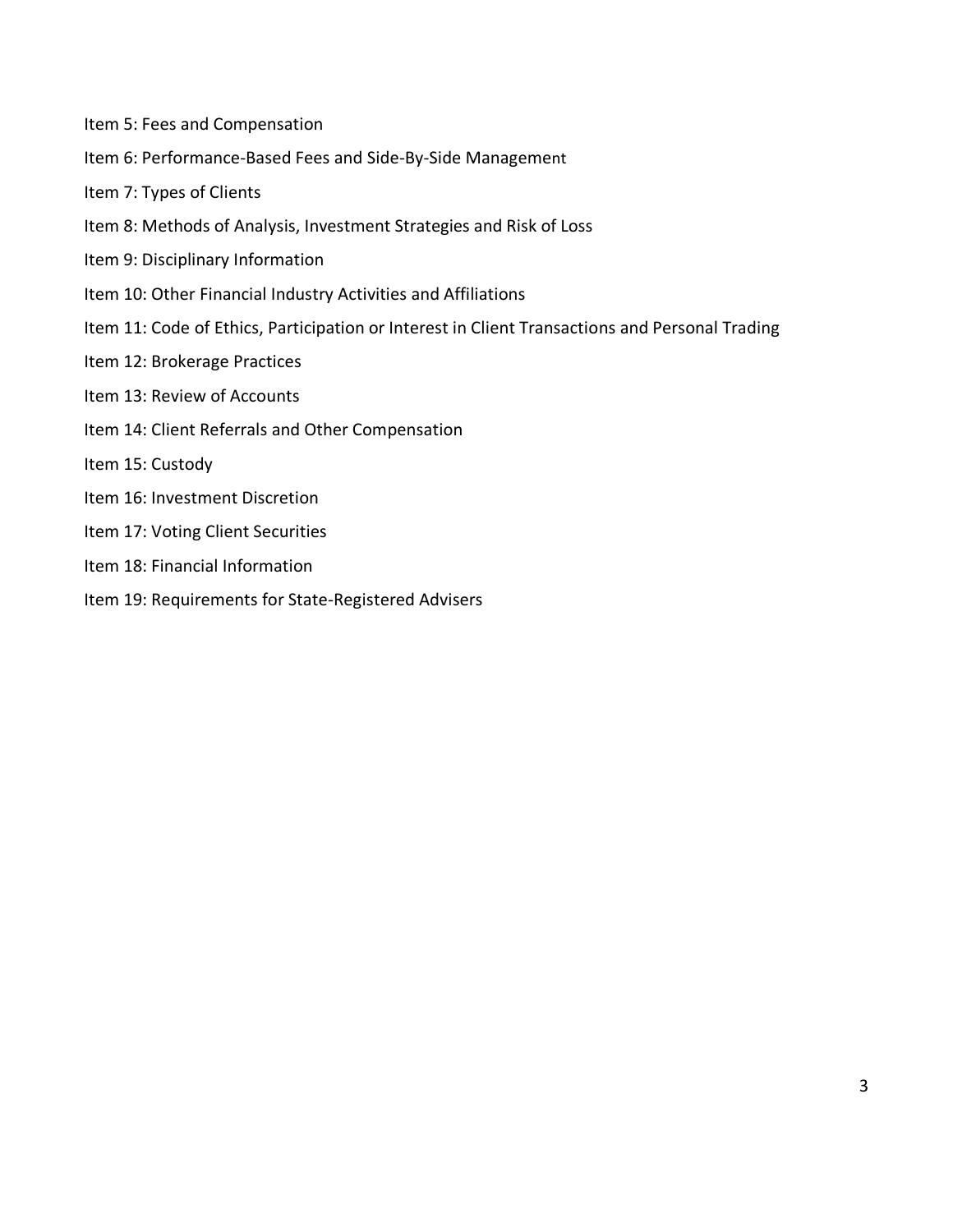# Item 4: Advisory Business

### **Description of Advisory Firm**

Zaki Financial LLC is registered as an Investment Adviser with the State of Indiana. We were founded in June 2018. Ahmad Saltagi is the principal owner of ZF. As of December 31, 2020, ZF reports discretionary Assets Under Management of \$4,700,000.

### **Types of Advisory Services**

#### **Investment Advisory Services**

We are in the business of managing individually tailored investment portfolios. Our firm provides continuous advice to a client regarding the investment of client funds based on the individual needs of the client including his/her religious and moral values. Through personal questions of the client risk tolerance, time horizon, and personal preferences, we develop a client's personal investment policy or an investment plan with an asset allocation target and create and manage a portfolio based on that policy and allocation targets.

Account supervision is guided by the stated objectives of the client (e.g., growth, income, or growth and income), client's religious and moral values, as well as tax considerations. Clients may impose reasonable restrictions on investing in certain securities, types of securities, or industry sectors. Fees pertaining to this service are outlined in Item 5 of this brochure.

We are contracted with third-party asset managers for portfolio management; Mclaughlin Asset management ("MAM"). MAM builds investment models and supports ZF with investment strategies based on research, experience and sound rationale. MM and ZF aim for long-term investment results. They manage client investment in model portfolios on a discretionary basis. Our review process and analysis of outside managers is further discussed in Item 8 of this Form ADV Part 2A. Fees pertaining to this service are outlined in Item 5 of this brochure.

#### **Financial Planning**

We provide financial planning services on topics such as retirement planning, college savings, cash flow, debt management, and estate and incapacity planning.

Financial planning is a comprehensive evaluation of a client's current and future financial state by using currently known variables to predict future cash flows, asset values and withdrawal plans. The key defining aspect of financial planning is that through the financial planning process, all questions, information and analysis will be considered as they affect and are affected by the entire financial and life situation of the client. Clients purchasing this service will receive a written (or an electronic) report, providing the client with a detailed financial plan designed to achieve his or her stated financial goals and objectives.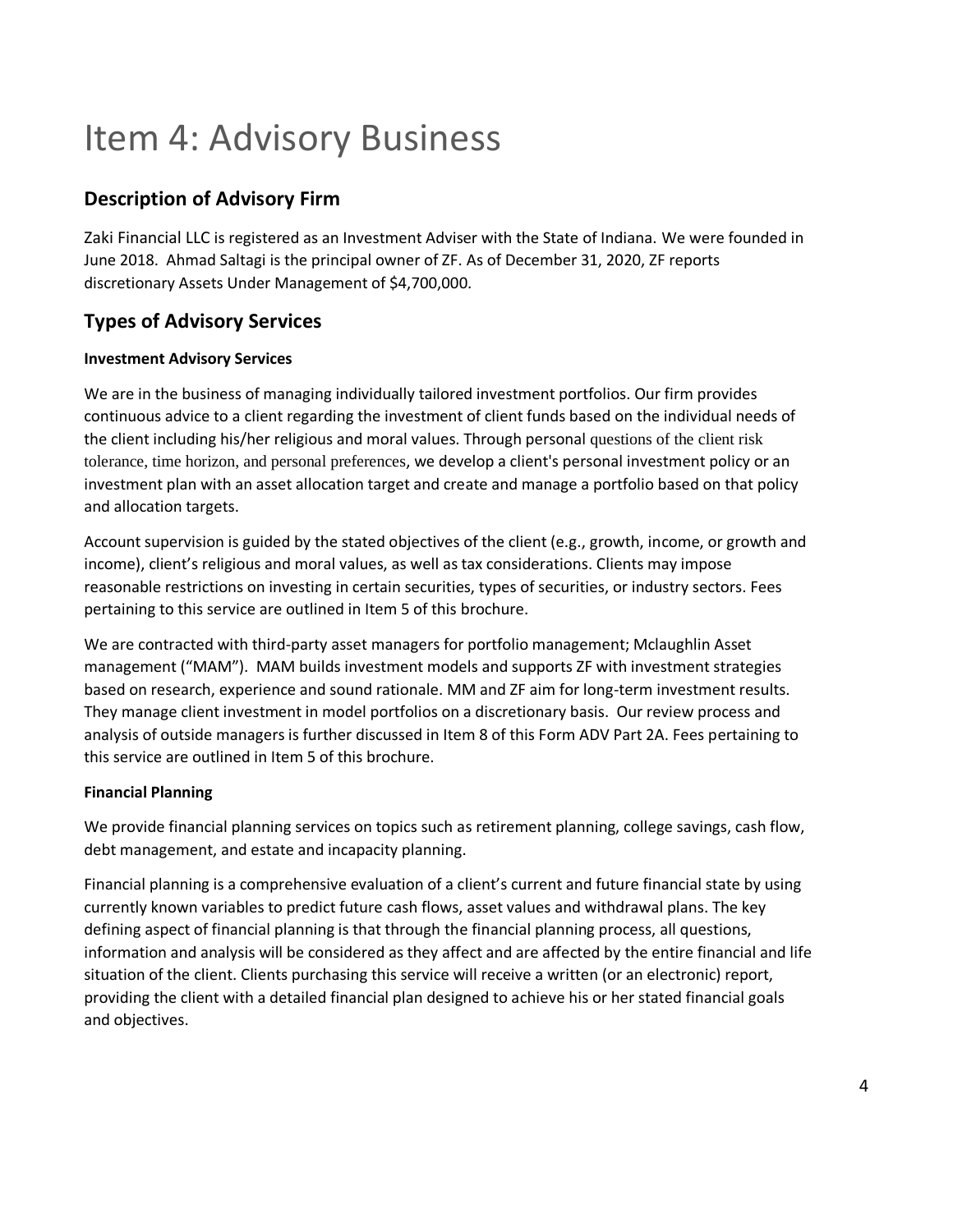In general, the financial plan will address any or all of the following areas of concern. The client and advisor will work together to select the specific areas to cover. These areas may include, but are not limited to, the following:

- **Cash Flow and Debt Management**: We will conduct a review of your income and expenses to determine your current surplus or deficit along with advice on prioritizing how any surplus should be used or how to reduce expenses if they exceed your income. Advice may also be provided on which debts to pay off first based on factors such as the interest rate of the debt and any income tax ramifications. We may also recommend what we believe to be an appropriate cash reserve that should be considered for emergencies and other financial goals, along with a review of accounts (such as money market funds) for such reserves, plus strategies to save desired amounts.
- **College Savings**: Includes projecting the amount that will be needed to achieve college or other post-secondary education funding goals, along with advice on ways for you to save the desired amount. Recommendations as to savings strategies are included, and, if needed, we will review your financial picture as it relates to eligibility for financial aid or the best way to contribute to grandchildren (if appropriate).
- **Estate Planning**: This usually includes an analysis of your exposure to estate taxes and your current estate plan, which may include whether you have a will, powers of attorney, trusts and other related documents. Our advice also typically includes ways for you to minimize or avoid future estate taxes by implementing appropriate estate planning strategies such as the use of applicable trusts.

We always recommend that you consult with a qualified attorney when you initiate, update, or complete estate planning activities. We may provide you with contact information for attorneys who specialize in estate planning when you wish to hire an attorney for such purposes. From time-to-time, we will participate in meetings or phone calls between you and your attorney with your approval or request.

- **Financial Goals**: We will help clients identify financial goals and develop a plan to reach them. We will identify what you plan to accomplish, what resources you will need to make it happen, how much time you will need to reach the goal, and how much you should budget for your goal.
- **Insurance**: Review of existing policies to ensure proper coverage for life, health, disability, longterm care, liability, home and automobile.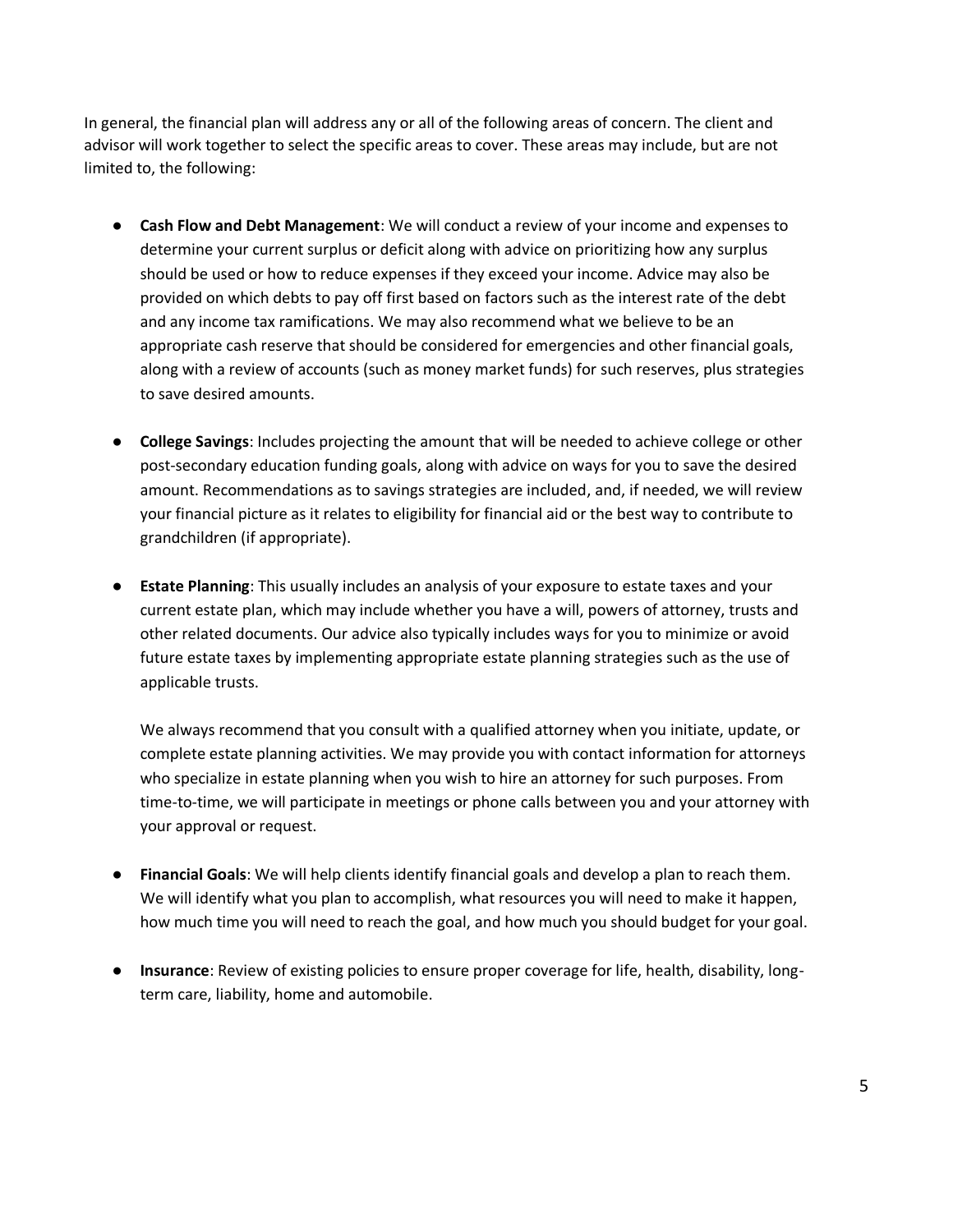- **Investment Analysis**: This may involve developing an asset allocation strategy to meet clients' financial goals and risk tolerance, providing information on investment vehicles and strategies, reviewing employee stock options, as well as assisting you in establishing your own investment account at a selected broker/dealer or custodian. The strategies and types of investments we may recommend are further discussed in Item 8 of this brochure.
- **Retirement Planning**: Our retirement planning services typically include projections of your likelihood of achieving your financial goals, typically focusing on financial independence as the primary objective. For situations where projections show less than the desired results, we may make recommendations, including those that may impact the original projections by adjusting certain variables (e.g., working longer, saving more, spending less, taking more risk with investments).

If you are near retirement or already retired, advice may be given on appropriate distribution strategies to minimize the likelihood of running out of money or having to adversely alter spending during your retirement years.

● **Tax Planning Strategies:** Advice may include ways to minimize current and future income taxes as a part of your overall financial planning picture. For example, we may make recommendations on which type of account(s) or specific investments should be owned based in part on their "tax efficiency," with consideration that there is always a possibility of future changes to federal, state or local tax laws and rates that may impact your situation. We recommend that you consult with a qualified tax professional before initiating any tax planning strategy, and we may provide you with contact information for accountants or attorneys who specialize in this area if you wish to hire someone for such purposes. We will participate in meetings or phone calls between you and your tax professional with your approval.

#### **Software-Based Financial Planning**

We offer software-based financial planning for free and as an incentive (an investment account with ZF is required. More features will be available based on AUM. Our software of choice at this time is Right-Capital. By answering some personal questions and aggregating outside financial accounts, Client will have insight into future predictions. Clients will also have the chance to adjust assumptions and examine different scenarios.

#### **Comprehensive Financial Planning**

This service involves working one-on-one with a planner. By paying an initial retainer, clients get access to a planner who will work with them to design their plan. If a continuous plan is chosen, the planner will monitor the plan, recommend any changes and ensure the plan is up to date.

Upon desiring a comprehensive plan, a client will be taken through establishing their goals and values around money. They will be required to provide information to help complete the following areas of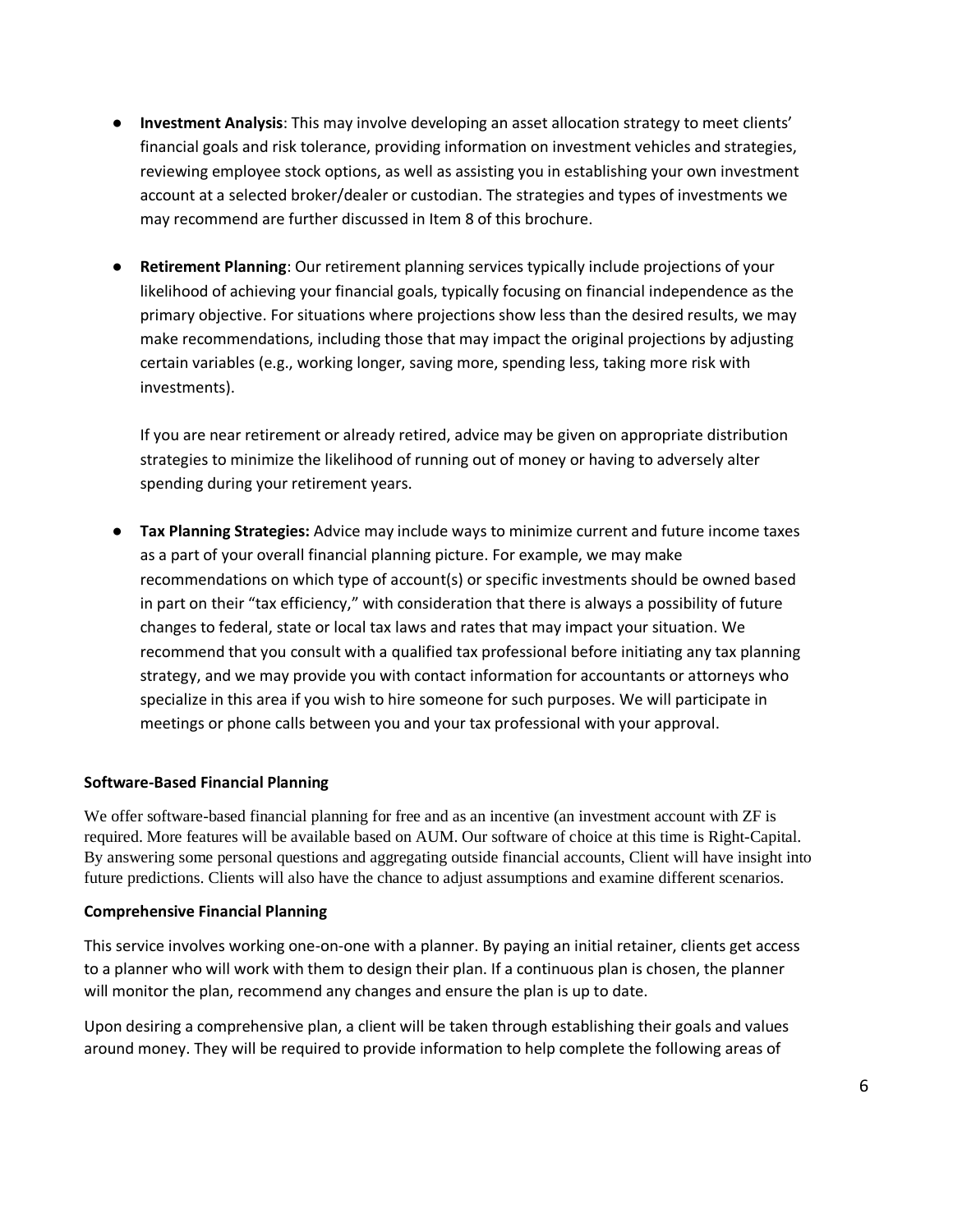analysis: net worth, cash flow, insurance, credit scores/reports, employee benefit, retirement planning, insurance, investments, college planning and estate planning. Once the client's information is reviewed, their plan will be built and analyzed, and then the findings, analysis and potential changes to their current situation will be reviewed with the client. Clients will receive a written (or an electronic report), providing the client with a detailed financial plan designed to achieve his or her stated financial goals and objectives. If a follow up meeting is required, we will meet at the client's convenience. If a continuous plan is chosen, the plan and the client's financial situation and goals will be monitored throughout the year, follow-up phone calls and emails will be made to the client to confirm that any agreed upon action steps have been carried out, on an annual basis there will be a full review of this plan to ensure its accuracy and ongoing appropriateness and any needed updates will be implemented at that time.

#### **Client Tailored Services and Client Imposed Restrictions**

We offer the same suite of services to all of our clients. However, specific client financial plans and their implementation are dependent upon the client Investment Policy Statement which outlines each client's current situation (income, tax levels, and risk tolerance levels) and is used to construct a client specific plan to aid in the selection of a portfolio that matches restrictions, needs, and targets.

#### **Wrap Fee Programs**

We do not participate in wrap fee programs.

### <span id="page-6-0"></span>Item 5: Fees and Compensation

Please note, unless a client has received the firm's disclosure brochure at least 48 hours prior to signing the investment advisory contract, the investment advisory contract may be terminated by the client within five (5) business days of signing the contract without incurring any advisory fees. How we are paid depends on the type of advisory service we are performing. Please review the fee and compensation information below.

#### **Investment Management Services**

Our standard advisory fee is based on the market value of the assets under management and is calculated as follows:

| <b>Account Value</b>                | <b>Annual Advisory Fee</b> |
|-------------------------------------|----------------------------|
| <b>Asset Under Management (AUM)</b> | 0.90%                      |

The annual fees are prorated and paid in arrears on a quarterly basis. The advisory fee is calculated by assessing the percentage rates using the above chart, and applying the fee to the account value as of the last day of the previous quarter. resulting in a combined weighted fee. For example, an account valued at \$1,000,000 would pay an effective fee of 0.90% with the annual fee of \$9,000.00. The quarterly fee is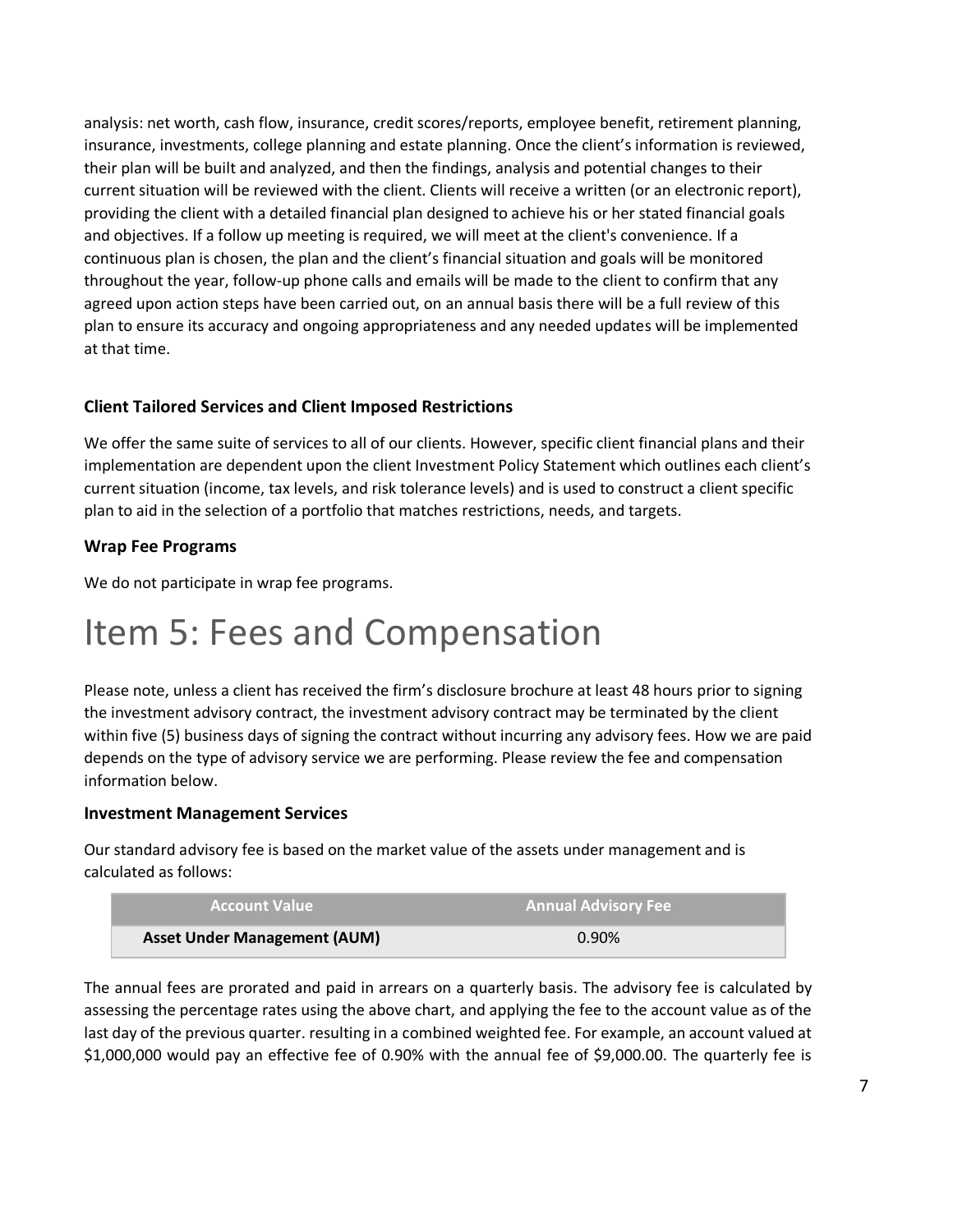determined by dividing the annual fee by 4. No increase in the annual fee shall be effective without agreement from the client by signing a new agreement or amendment to their current advisory agreement.

Advisory fees are directly debited from client accounts, or the client may choose to pay by check. MAM will debit the client's account for both the MAM's fee, and ZF's advisory fee, and will remit ZF's fee to ZF. Please note, the above fee schedule does include the MAM's fee. No increase in the annual fee shall be effective without agreement from the client by signing a new agreement or amendment to their current advisory agreement.

Accounts initiated or terminated during a calendar quarter will be charged a prorated fee based on the amount of time remaining in the billing period. An account may be terminated with written notice at least 30 calendar days in advance. Upon termination of the account, any unearned fee will be refunded to the client. Since fees are paid in arrears, no rebate will be needed upon termination of the account.

#### **Free Software-Based Financial Planning**

AS an incentive, clients are offered free software-based financial planning incentive based on their account value (AUM):

| <b>Account Value (AUM)</b> | <b>Software-Based Planning</b>                                         |
|----------------------------|------------------------------------------------------------------------|
| \$50,000 or less           | Free budgeting, cash flow and outside accounts<br>aggregation          |
| \$50,001 - \$100,000       | Above plus investment planning                                         |
| \$100,001 - \$200,000      | Above plus retirement, Medicare and Social<br><b>Security Planning</b> |
| \$200,001 - \$300,000      | Above plus college education planning                                  |
| \$300,001 - \$400,000      | Above plus insurance planning                                          |
| \$400,000 - \$500,00       | Above plus tax planning                                                |
| \$500,001 and above        | Above plus estate planning                                             |
|                            |                                                                        |

#### **Comprehensive Financial Planning**

Comprehensive Financial Planning consists of an initial plan preparation and a continuous monitoring.

**Financial Planning Fixed Fee**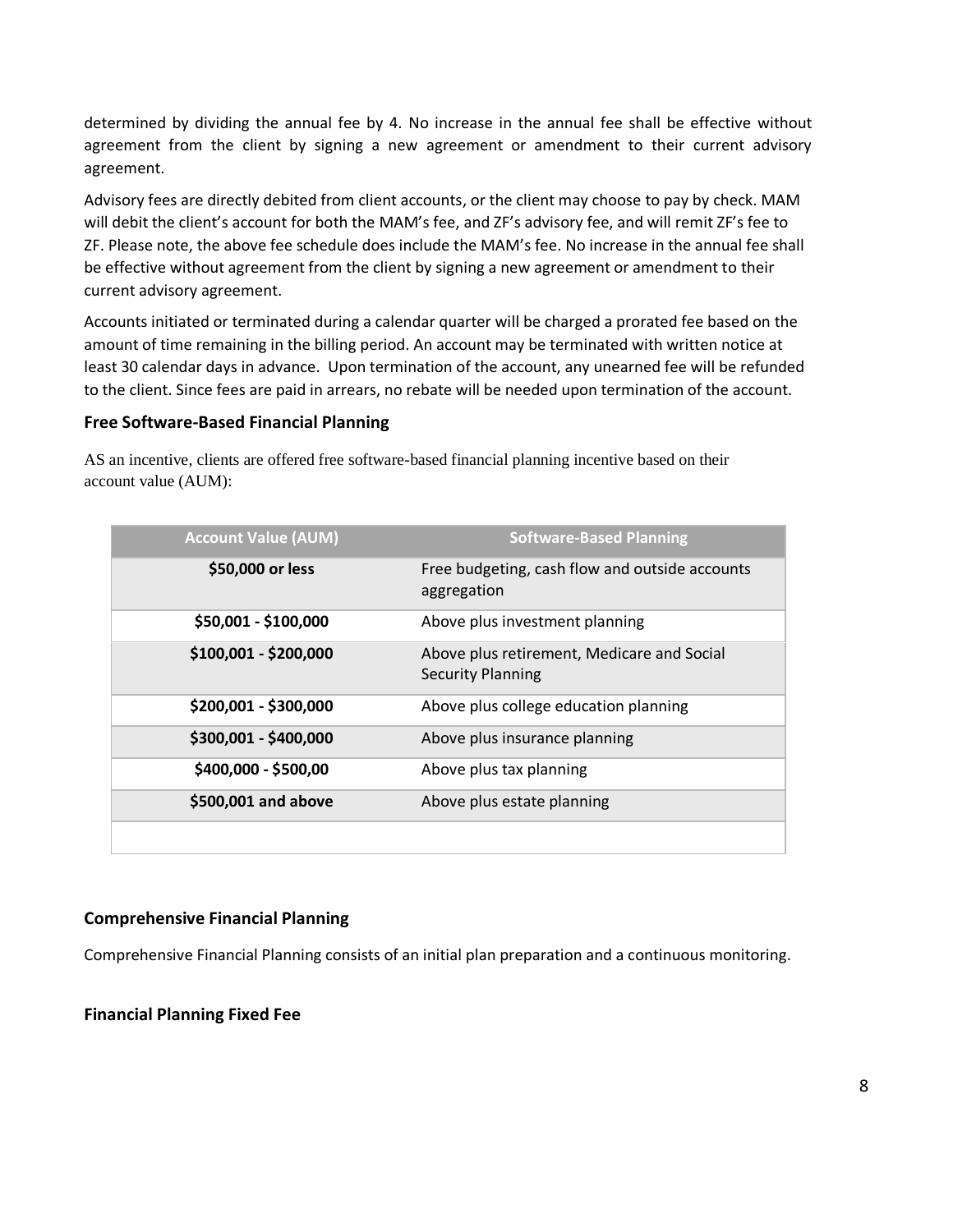Financial Planning can be offered on a fixed fee basis. The fixed fee will be agreed upon before the start of any work. The fixed fee can range between \$2,500.00 and \$5,000.00. The fee is negotiable. If a fixed fee program is chosen, half of the fee is due at the beginning of process and the remainder is due at completion of work, however, ZF will not bill an amount above \$500.00 more than 6 months in advance. Continuous monitoring cost is \$250.00 per month. Fees for this service may be paid by electronic funds transfer or check. Upon termination, the half of the fee that is due up front will be non-refundable, and no further fees will be charged.

#### **Financial Planning Hourly Fee**

Financial Planning fee is an hourly rate between \$120 and \$150 per hour, depending on complexity. The fee may be negotiable in certain cases. Fifteen hourly rate is due at the beginning of process and the remainder is due at completion of work. In the event of early termination by a client, only fees for the hours already worked will be due and if the hours worked are less than 15, a refund will be given. Fees for this service may be paid by electronic funds transfer or check.

#### **Other Types of Fees and Expenses**

Our fees are exclusive of brokerage commissions, transaction fees, and other related costs and expenses which may be incurred by the client. Clients may incur certain charges imposed by custodians, brokers, and other third parties such as custodial fees, deferred sales charges, odd-lot differentials, transfer taxes, wire transfer and electronic fund fees, and other fees and taxes on brokerage accounts and securities transactions. Mutual fund and exchange traded funds also charge internal management fees, which are disclosed in a fund's prospectus. Such charges, fees and commissions are exclusive of and in addition to our fee, and we shall not receive any portion of these commissions, fees, and costs.

Item 12 further describes the factors that we consider in selecting or recommending broker-dealers for client's transactions and determining the reasonableness of their compensation (e.g., commissions).

We do not accept compensation for the sale of securities or other investment products including assetbased sales charges or service fees from the sale of mutual funds.

# <span id="page-8-0"></span>Item 6: Performance-Based Fees and Side-By-Side Management

We do not offer or charge performance-based fees.

# <span id="page-8-1"></span>Item 7: Types of Clients

We provide financial planning and portfolio management services to individuals, pool investment vehicles, charitable organizations, corporations or other businesses.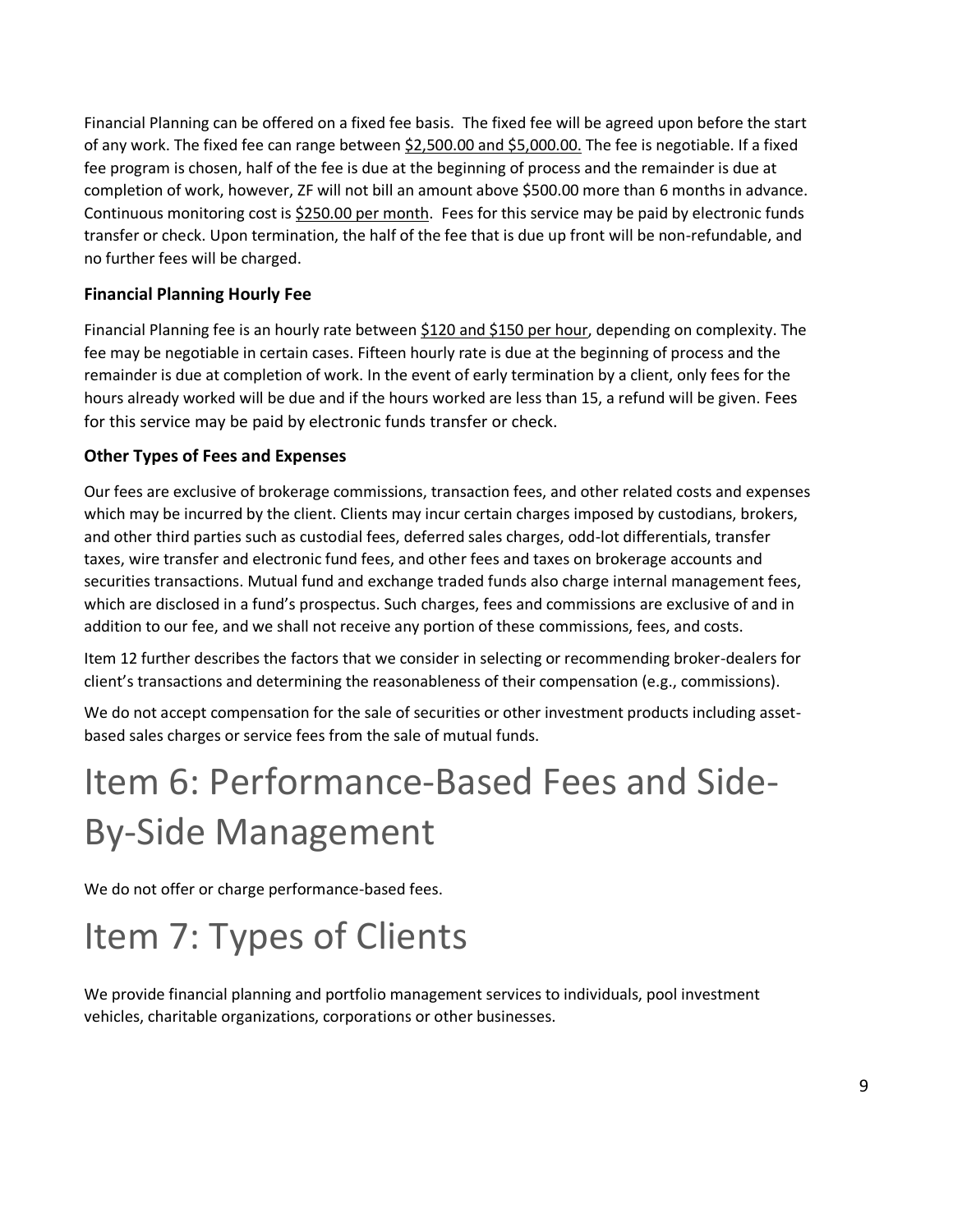Our minimum account size requirement is based on the diversification desired by the client. A very well diversified household Separately Managed Account may require the purchase of multiple equities (some are expensive and cost close to \$2,000 per stock) and may cost almost \$50,000.

# <span id="page-9-0"></span>Item 8: Methods of Analysis, Investment Strategies and Risk of Loss

ZF's and MAM's primary method of investment analysis is fundamental, but we also may use technical, cyclical and charting analysis.

**Fundamental analysis** involves analyzing individual companies and their industry groups, such as a company's financial statements, details regarding the company's product line, the experience, and expertise of the company's management, and the outlook for the company's industry. The resulting data is used to measure the true value of the company's stock compared to the current market value. The risk of fundamental analysis is that information obtained may be incorrect and the analysis may not provide an accurate estimate of earnings, which may be the basis for a stock's value. If securities prices adjust rapidly to new information, utilizing fundamental analysis may not result in favorable performance.

**Technical analysis**involves using chart patterns, momentum, volume, and relative strength in an effort to pick sectors that may outperform market indices. However, there is no assurance of accurate forecasts or that trends will develop in the markets we follow. In the past, there have been periods without discernible trends and similar periods will presumably occur in the future. Even where major trends develop, outside factors like government intervention could potentially shorten them.

Furthermore, one limitation of technical analysis is that it requires price movement data, which can translate into price trends sufficient to dictate a market entry or exit decision. In a trendless or erratic market, a technical method may fail to identify trends requiring action. In addition, technical methods may overreact to minor price movements, establishing positions contrary to overall price trends, which may result in losses. Finally, a technical trading method may under perform other trading methods when fundamental factors dominate price moves within a given market.

**Cyclical analysis** is a type of technical analysis that involves evaluating recurring price patterns and trends based upon business cycles. Economic/business cycles may not be predictable and may have many fluctuations between long term expansions and contractions. The lengths of economic cycles may be difficult to predict with accuracy and therefore the risk of cyclical analysis is the difficulty in predicting economic trends and consequently the changing value of securities that would be affected by these changing trends.

**Charting analysis** involves the gathering and processing of price and volume information for a particular security. This price and volume information is analyzed using mathematical equations. The resulting data is then applied to graphing charts, which is used to predict future price movements based on price patterns and trends. Charts may not accurately predict future price movements. Current prices of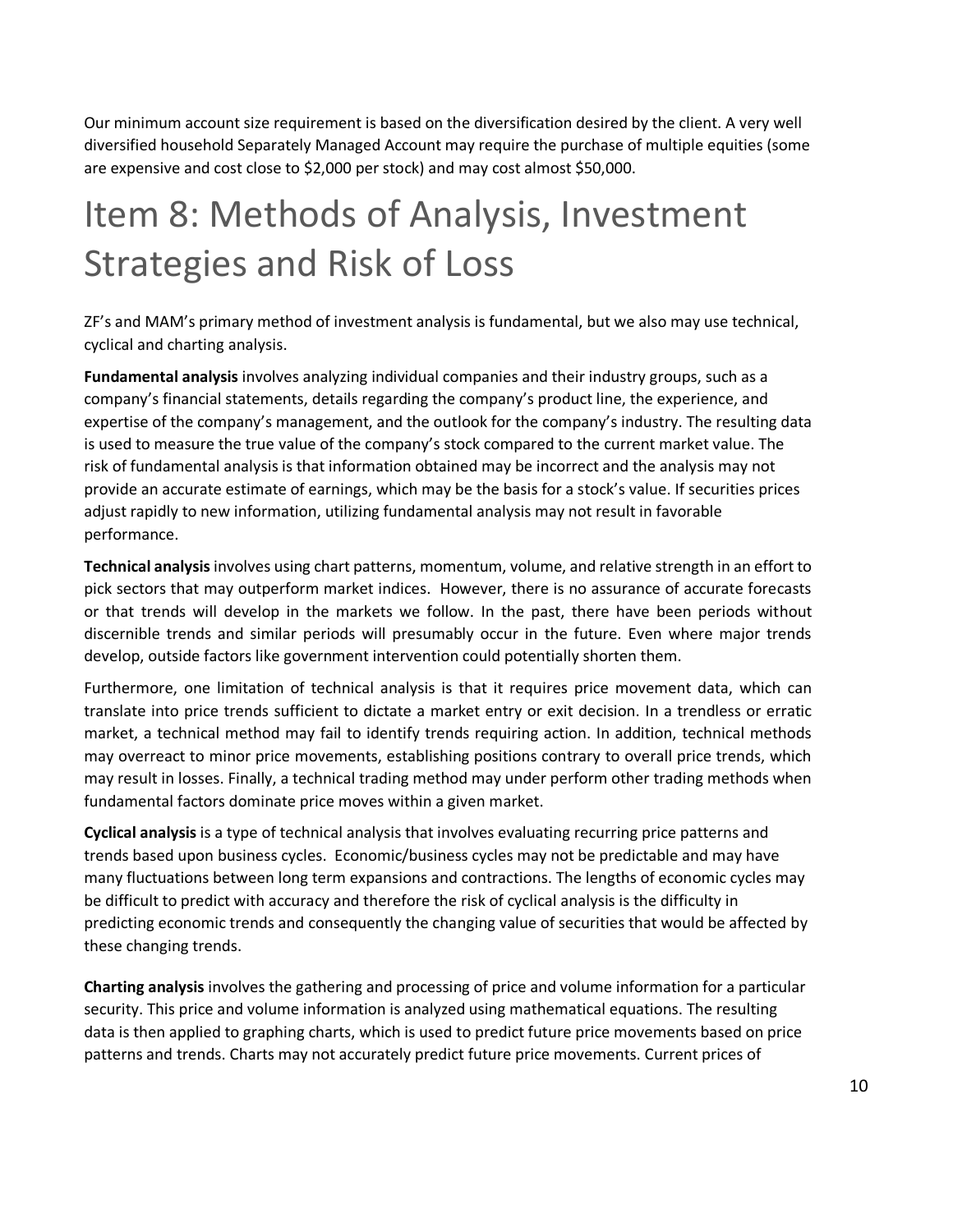securities may not reflect all information about the security and day-to-day changes in market prices of securities may follow random patterns and may not be predictable with any reliable degree of accuracy.

ZF analysis of MAM involves the examination of the experience, expertise, investment philosophies, and past performance in an attempt to determine if that manager has demonstrated an ability to invest over a period of time and in different economic conditions. A risk of investing with an outside manager who has been successful in the past is that he/she may not be able to replicate that success in the future. Moreover, as we do not control the manager's daily business and compliance operations, we may be unaware of the lack of internal controls necessary to prevent business, regulatory or reputational deficiencies.

#### **Passive & active Investment Management**

ZF primarily practices active investment management. ZF hired MAM to build investment model funds and actively manage those funds. Active management involves a single manager or managers who employ some method, strategy or technique to construct a portfolio that is intended to generate returns that are greater than the broader market or a designated benchmark.

#### **Material Risks Involved**

**All investing strategies we offer involve risk and may result in a loss of your original investment which you should be prepared to bear.** Many of these risks apply equally to stocks, bonds, commodities and any other investment or security. Material risks associated with our investment strategies are listed below.

**Market Risk:** Market risk involves the possibility that an investment's current market value will fall because of a general market decline, reducing the value of the investment regardless of the operational success of the issuer's operations or its financial condition.

**Strategy Risk:** The Adviser's investment strategies and/or investment techniques may not work as intended.

**Small and Medium Cap Company Risk:** Securities of companies with small and medium market capitalizations are often more volatile and less liquid than investments in larger companies. Small and medium cap companies may face a greater risk of business failure, which could increase the volatility of the client's portfolio.

**Turnover Risk:** At times, the strategy may have a portfolio turnover rate that is higher than other strategies. A high portfolio turnover would result in correspondingly greater brokerage commission expenses and may result in the distribution of additional capital gains for tax purposes. These factors may negatively affect the account's performance.

**Limited markets:** Certain securities may be less liquid (harder to sell or buy) and their prices may at times be more volatile than at other times. Under certain market conditions we may be unable to sell or liquidate investments at prices we consider reasonable or favorable, or find buyers at any price.

**Concentration Risk:** Certain investment strategies focus on particular asset-classes, industries, sectors or types of investment. From time to time these strategies may be subject to greater risks of adverse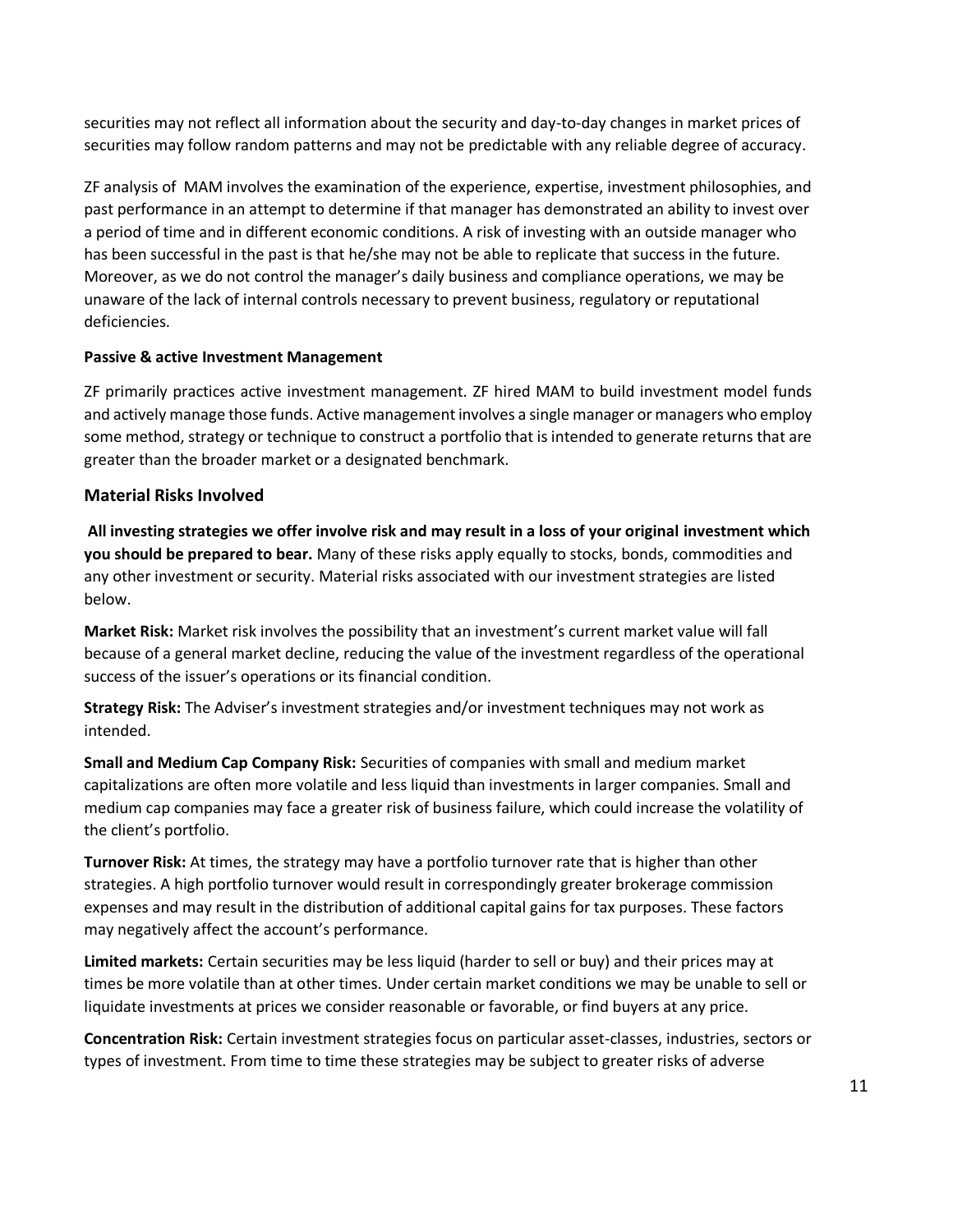developments in such areas of focus than a strategy that is more broadly diversified across a wider variety of investments.

**Interest Rate Risk:** Bond (fixed income) prices generally fall when interest rates rise, and the value may fall below par value or the principal investment. The opposite is also generally true: bond prices generally rise when interest rates fall. In general, fixed income securities with longer maturities are more sensitive to these price changes. Most other investments are also sensitive to the level and direction of interest rates.

**Legal or Legislative Risk**: Legislative changes or Court rulings may impact the value of investments, or the securities' claim on the issuer's assets and finances.

**Inflation**: Inflation may erode the buying-power of your investment portfolio, even if the dollar value of your investments remains the same.

**Common stocks** may go up and down in price quite dramatically, and in the event of an issuer's bankruptcy or restructuring could lose all value. A slower-growth or recessionary economic environment could have an adverse effect on the price of all stocks.

# <span id="page-11-0"></span>Item 9: Disciplinary Information

#### <span id="page-11-1"></span>**Criminal or Civil Actions**

ZF and its management have not been involved in any criminal or civil action.

#### **Administrative Enforcement Proceedings**

ZF and its management have not been involved in administrative enforcement proceedings.

#### **Self-Regulatory Organization Enforcement Proceedings**

ZF and its management have not been involved in legal or disciplinary events that are material to a client's or prospective client's evaluation of ZF or the integrity of its management.

# Item 10: Other Financial Industry Activities and Affiliations

No ZF employee is registered, or has an application pending to register, as a broker-dealer or a registered representative of a broker-dealer.

No ZF employee is registered, or has an application pending to register, as a futures commission merchant, commodity pool operator or a commodity trading advisor.

ZF does not have any related parties. As a result, we do not have a relationship with any related parties.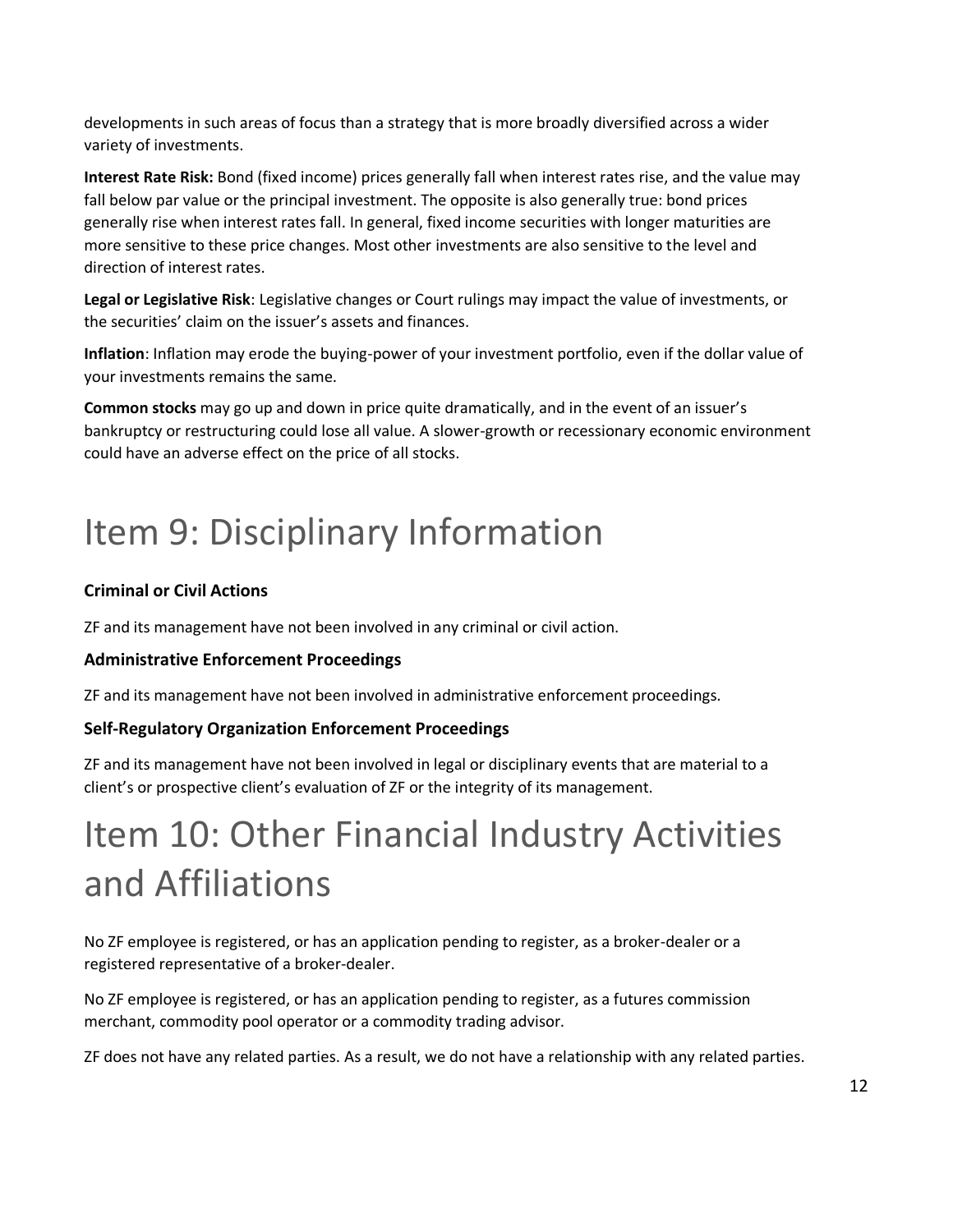ZF only receives compensation directly from clients. We do not receive compensation from any outside source. We do not have any conflicts of interest with any outside party.

# <span id="page-12-0"></span>Item 11: Code of Ethics, Participation or Interest in Client Transactions and Personal **Trading**

<span id="page-12-1"></span>As a fiduciary, our firm and its associates have a duty of utmost good faith to act solely in the best interests of each client. Our clients entrust us with their funds and personal information, which in turn places a high standard on our conduct and integrity. Our fiduciary duty is a core aspect of our Code of Ethics and represents the expected basis of all of our dealings. The firm also adheres to the Code of Ethics and Professional Responsibility adopted by the CFP® Board of Standards Inc., and accepts the obligation not only to comply with the mandates and requirements of all applicable laws and regulations but also to take responsibility to act in an ethical and professionally responsible manner in all professional services and activities.

Although ZF adheres to the CFP® Board of Standards Inc., Ahmad Saltagi does not hold the CFP® designation yet but he is enrolled in the required education in order to achieve this designation.

#### **Code of Ethics Description**

This code does not attempt to identify all possible conflicts of interest, and literal compliance with each of its specific provisions will not shield associated persons from liability for personal trading or other conduct that violates a fiduciary duty to advisory clients. A summary of the Code of Ethics' Principles is outlined below.

- Integrity Associated persons shall offer and provide professional services with integrity.
- Objectivity Associated persons shall be objective in providing professional services to clients.
- Competence Associated persons shall provide services to clients competently and maintain the necessary knowledge and skill to continue to do so in those areas in which they are engaged.
- Fairness Associated persons shall perform professional services in a manner that is fair and reasonable to clients, principals, partners, and employers, and shall disclose conflict(s) of interest in providing such services.
- Confidentiality Associated persons shall not disclose confidential client information without the specific consent of the client unless in response to proper legal process, or as required by law.
- Professionalism Associated persons' conduct in all matters shall reflect credit of the profession.
- Diligence Associated persons shall act diligently in providing professional services.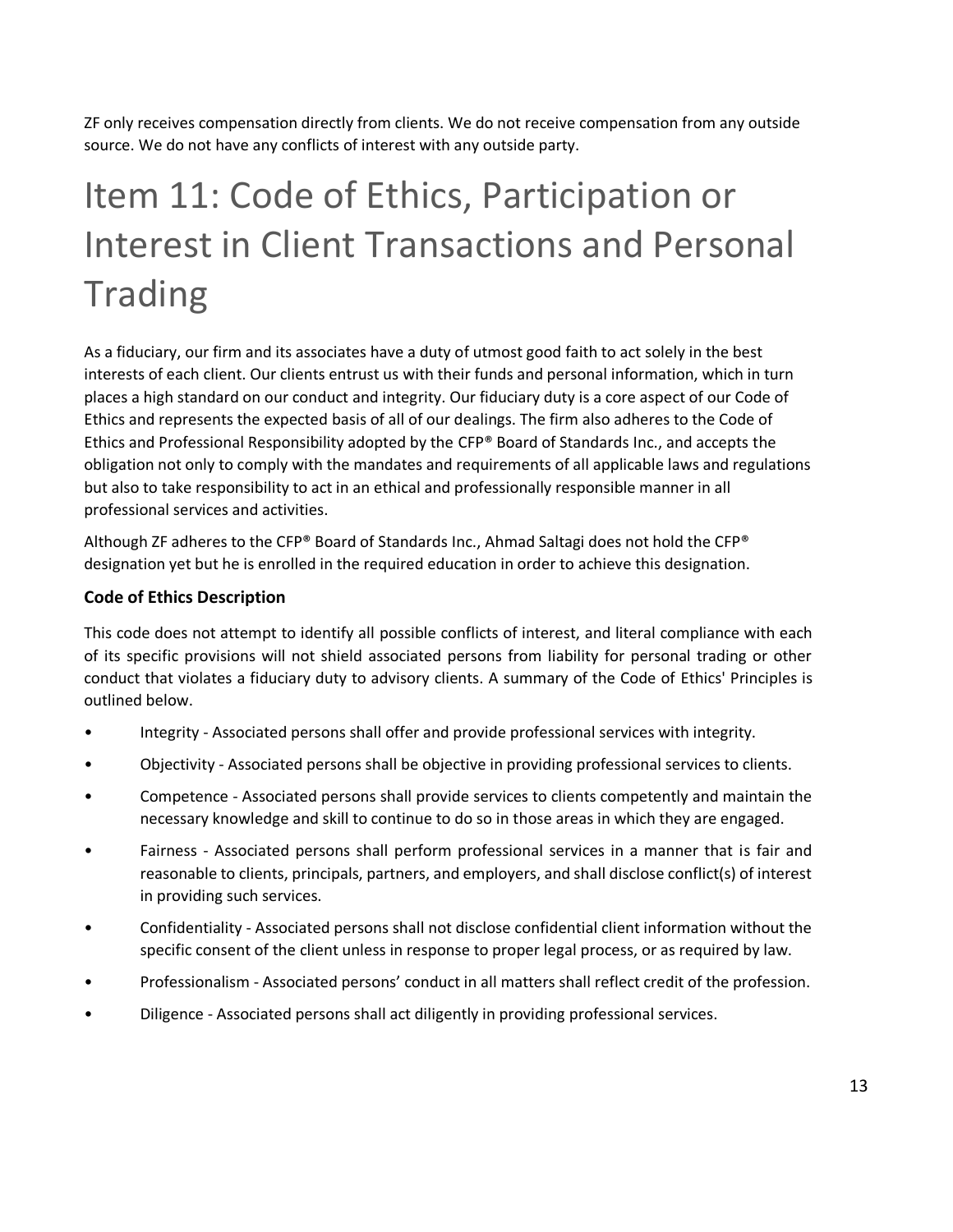We periodically review and amend our Code of Ethics to ensure that it remains current, and we require all firm access persons to attest to their understanding of and adherence to the Code of Ethics at least annually. Our firm will provide a copy of its Code of Ethics to any client or prospective client upon request.

#### **Investment Recommendations Involving a Material Financial Interest and Conflicts of Interest**

Neither our firm, its associates or any related person is authorized to recommend to a client, or effect a transaction for a client, involving any security in which our firm or a related person has a material financial interest, such as in the capacity as an underwriter, adviser to the issuer, etc.

#### **Advisory Firm Purchase of Same Securities Recommended to Clients and Conflicts of Interest**

Our firm and its "related persons" may buy or sell securities similar to, or different from, those we recommend to clients for their accounts. In an effort to reduce or eliminate certain conflicts of interest involving the firm or personal trading, our policy may require that we restrict or prohibit associates' transactions in specific reportable securities transactions. Any exceptions or trading pre-clearance must be approved by the firm principal in advance of the transaction in an account, and we maintain the required personal securities transaction records per regulation.

#### **Trading Securities At/Around the Same Time as Client's Securities**

From time to time, our firm or its "related persons" may buy or sell securities for themselves at or around the same time as clients. This will usually occur when utilizing block trading a security or securities across client accounts and our firm or "related person" is included in the block trade. See below in Item 12 under "Aggregating (Block) Trading for Multiple Client Accounts" for details on our block trading practices.

## Item 12: Brokerage Practices

#### **Factors Used to Select Custodians and/or Broker-Dealers**

ZF does not have any affiliation with Broker-Dealers. Specific custodian recommendations are made to clients based on their need for such services. We recommend custodians based on the reputation and services provided by the firm.

#### **1. Research and Other Soft-Dollar Benefits**

We currently do not receive soft dollar benefits.

#### **2. Brokerage for Client Referrals**

We receive no referrals from a broker-dealer or third party in exchange for using that broker-dealer or third party.

#### **3. Clients Directing Which Broker/Dealer/Custodian to Use**

Because we are only able to contract with Charles Schwab and TD Ameritrade at this time, we do recommend specific custodians for clients to use. The custodians we chose are market leaders and trusted by the public. ZF does not accept any referral fee.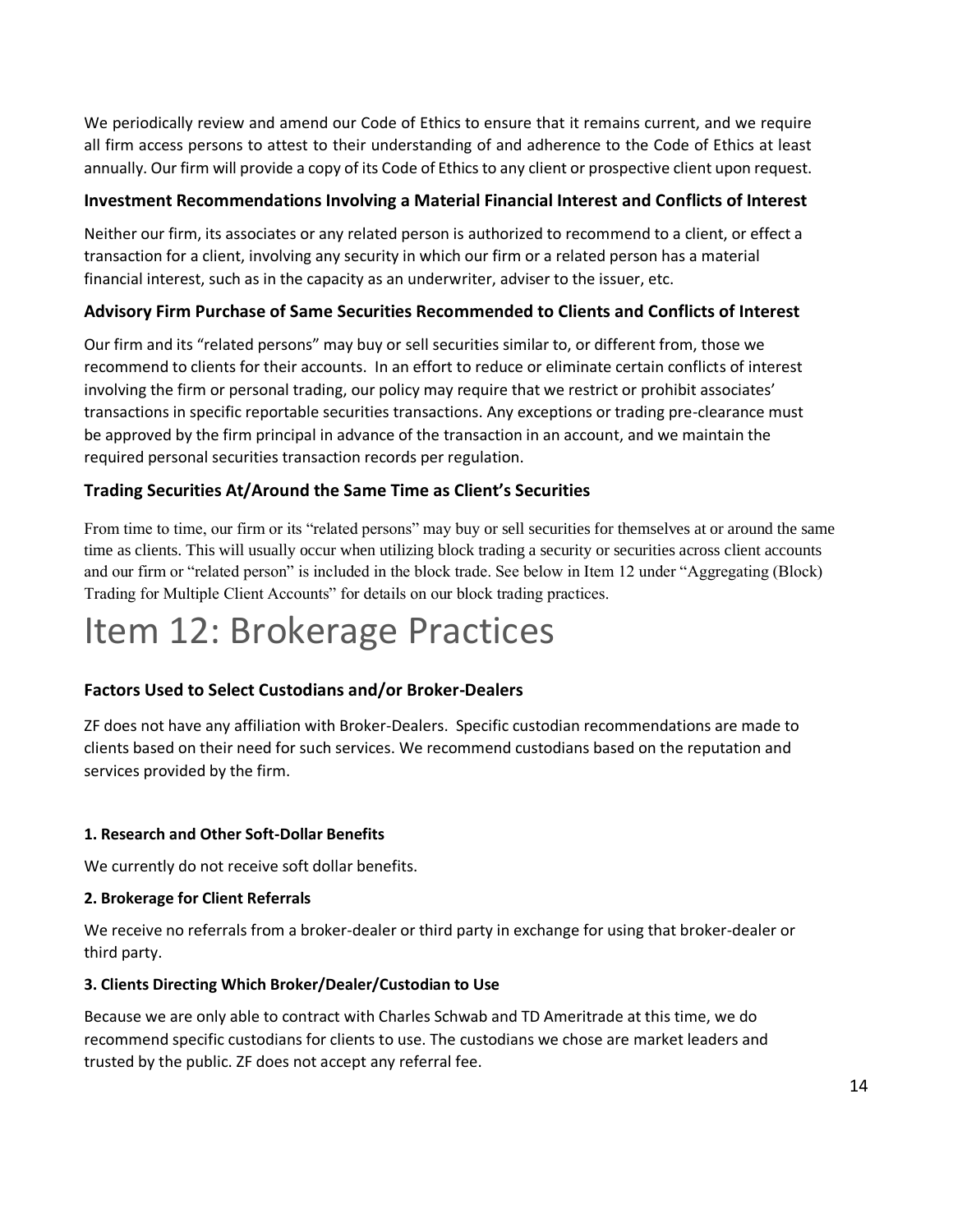### **The Custodians and Brokers We Use (TD Ameritrade and Charles Schwab)**

ZF participates in TD Ameritrade's and Charles Schwab's institutional customer program. ZF receives economic benefits through its participation in the program that are typically not available to TD Ameritrade or Charles Schwab retail investors. There is no direct link between ZF's participation in the program and the investment advice it gives to its clients. Participation in the program does not depend on the amount of brokerage transactions directed to TD Ameritrade or Charles Schwab. As part of its fiduciary duties to clients, ZF endeavors at all times to put the interests of its clients first.

### **Aggregating (Block) Trading for Multiple Client Accounts**

Generally, we combine multiple orders for shares of the same securities purchased for advisory accounts we manage (this practice is commonly referred to as "block trading"). We will then distribute a portion of the shares to participating accounts in a fair and equitable manner. The distribution of the shares purchased is typically proportionate to the size of the account, but it is not based on account performance or the amount or structure of management fees. Subject to our discretion, regarding particular circumstances and market conditions, when we combine orders, each participating account pays an average price per share for all transactions and pays a proportionate share of all transaction costs. Accounts owned by our firm or persons associated with our firm may participate in block trading with your accounts; however, they will not be given preferential treatment.

# <span id="page-14-0"></span>Item 13: Review of Accounts

Ahmad Saltagi, President and CCO of ZF (or a Certified Financial Planner hired by ZF) will work with clients to obtain current information regarding their assets and investment holdings and will review this information as part of our financial planning services. ZF does not provide specific reports to clients, other than financial plans.

Clients will receive trade confirmation from the Custodian for each transaction in their accounts as well as quarterly statements and annual tax reporting statements showing all activity in the accounts, such as receipt of dividends and interest.

ZF will not provide written reports to Investment Management clients.

# <span id="page-14-1"></span>Item 14: Client Referrals and Other Compensation

We do not receive any economic benefit, directly or indirectly, from any third party for advice rendered to our clients. Nor do we, directly or indirectly, compensate any person who is not advisory personnel for client referrals.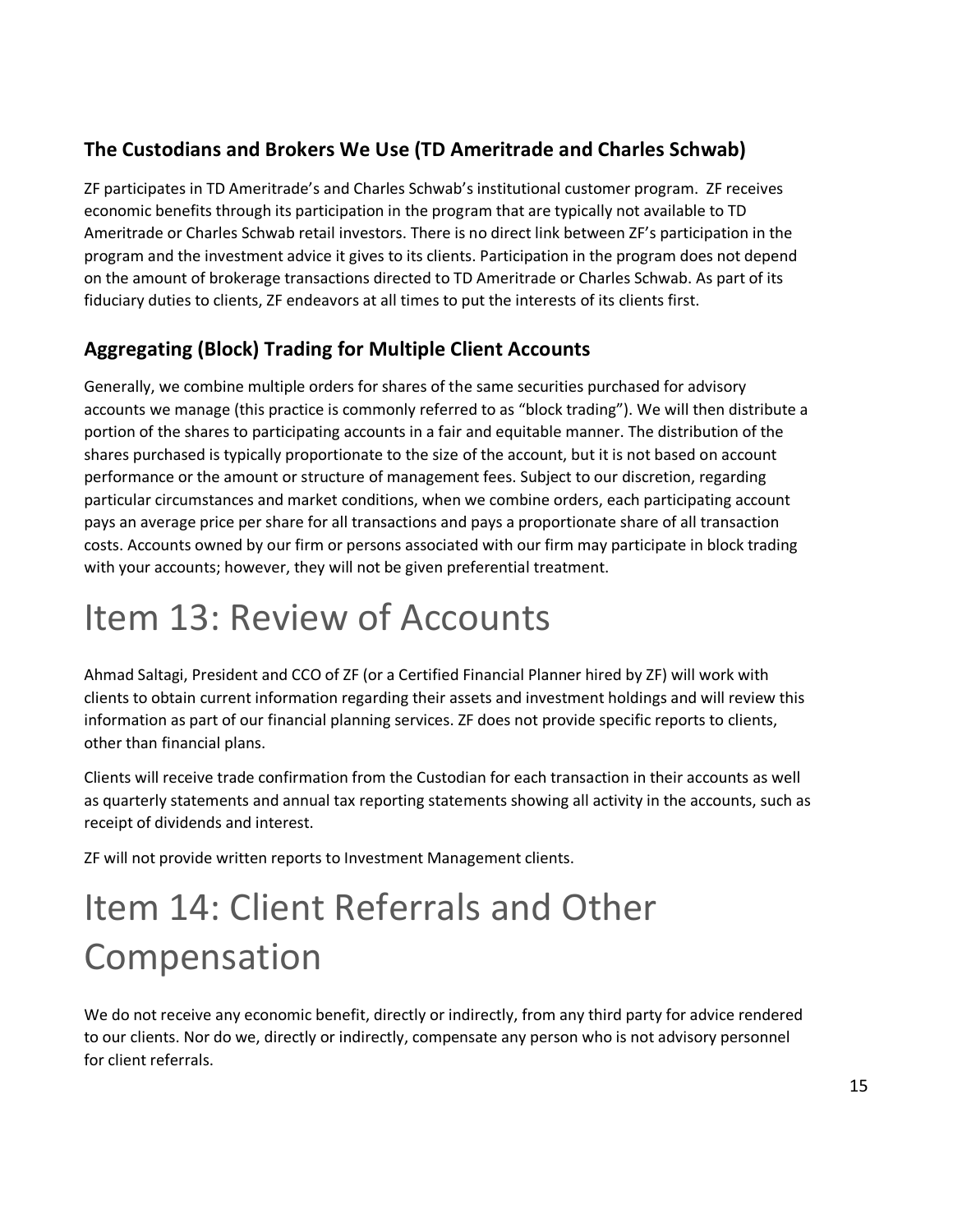# <span id="page-15-0"></span>Item 15: Custody

ZF does not accept custody of client funds except in the instance of withdrawing client fees.

For client accounts in which ZF directly debits their advisory fee:

- i. The custodian will send at least quarterly statements to the client showing all disbursements for the account, including the amount of the advisory fee.
- ii. The client will provide written authorization to ZF, permitting them to be paid directly for their accounts held by the custodian.

Clients should receive at least quarterly statements from the Custodian that holds and maintains client's investment assets. We urge you to carefully review such statements and compare such official custodial records to the account statements or reports that we may provide to you. Our statements or reports may vary from custodial statements based on accounting procedures, reporting dates, or valuation methodologies of certain securities.

# <span id="page-15-1"></span>Item 16: Investment Discretion

For those client accounts where ZF or MAM provide investment management services, ZF and MAM maintain discretion over client accounts with respect to securities to be bought and sold and the amount of securities to be bought and sold. Investment discretion is explained to clients in detail when an advisory relationship has commenced. At the start of the advisory relationship, the client will execute a Limited Power of Attorney, which will grant our firm discretion over the account. Additionally, the discretionary relationship will be outlined in the advisory contract and signed by the client.

# <span id="page-15-2"></span>Item 17: Voting Client Securities

We may vote for Client proxies if Client permits us to do so. If not permitted, Clients maintain exclusive responsibility for: (1) voting proxies, and (2) acting on corporate actions pertaining to the Client's investment assets. The Client shall instruct the Client's qualified custodian to forward to the Client copies of all proxies and shareholder communications relating to the Client's investment assets. If the client would like our opinion on a particular proxy vote, they may contact us at the number listed on the cover of this brochure.

In most cases, you will receive proxy materials directly from the account custodian. However, if we do not have the permission to vote proxy and in the event we were to receive any written or electronic proxy materials, we would forward them directly to you by mail, unless you have authorized our firm to contact you by electronic mail, in which case, we would forward you any electronic solicitation to vote proxies.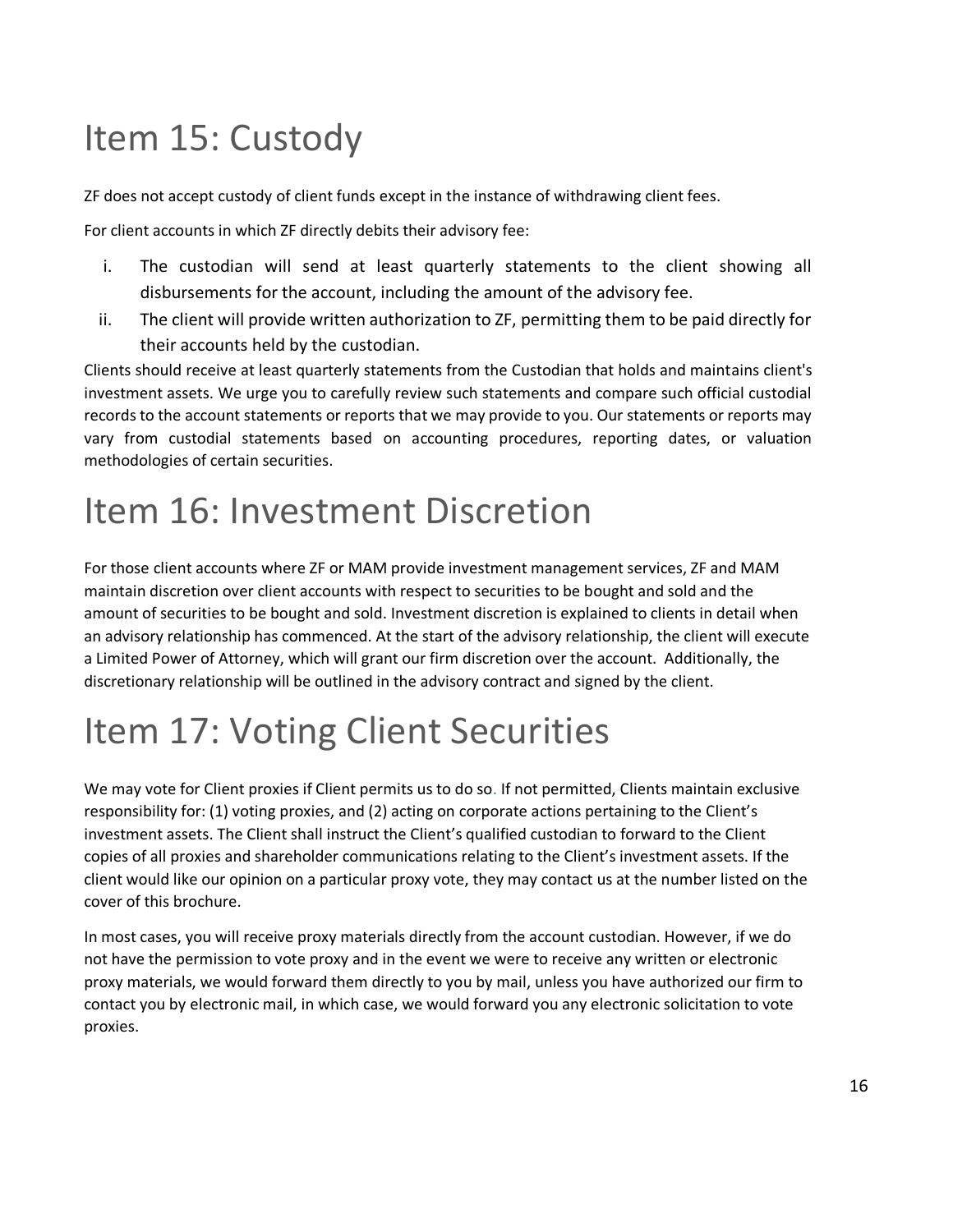# <span id="page-16-0"></span>Item 18: Financial Information

Registered Investment Advisers are required in this Item to provide you with certain financial information or disclosures about our financial condition. We have no financial commitment that impairs our ability to meet contractual and fiduciary commitments to clients, and we have not been the subject of a bankruptcy proceeding.

We do not have custody of client funds or securities or require or solicit prepayment of more than \$500 in fees per client six months in advance.

# <span id="page-16-1"></span>Item 19: Requirements for State-Registered Advisers

### **Ahmad Saltagi**

Born: 1968

### **Educational Background**

- 2019: Active Portfolio Management, Harvard University
- 2018-Ongoing: Certified Financial Planner, Executive education, Butler University
- 2019: Active Portfolio Management, Harvard University
- 2005, 2015: American Board of Critical Care Medicine
- 2004, 2014: American Board of Pulmonary Medicine
- 2005: American Board of Sleep Medicine
- 1997, 2007, 2017: American Board of Internal Medicine
- 1991: MD, University of Damascus

### **Business Experience**

- 06/2018 Present, Zaki Financial, President and CCO
- 07/2005 Ongoing, Indiana Internal Medicine, Attending Physician

### **Professional Designations, Licensing & Exams**

- Registered Investment Advisor: Ahmad Saltagi has passed the financial advisor exam (series 65) in 6/2018 to become afterward licensed in Indiana as a registered financial advisor,
- Ahmad Saltagi has also completed studying "Active Portfolio Management" in 2019 at Harvard University.
- Ahmad Saltagi is enrolled in the Certified Financial Planner program at Butler Executive Education at Butler University in Indianapolis to eventually become Certified Financial Planner.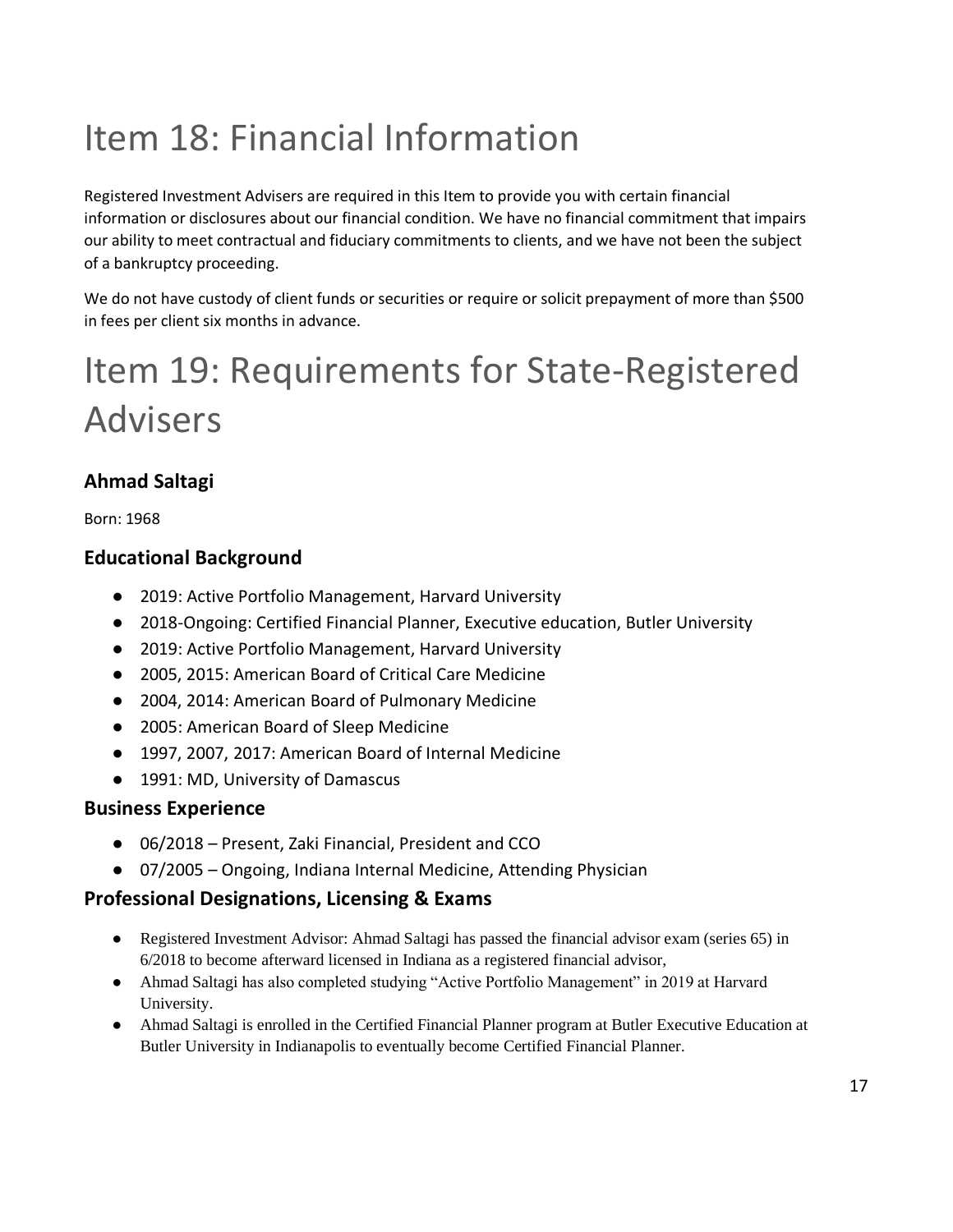### **Other Business Activities**

Ahmad Saltagi is currently employed as physician for Indiana Internal Medicine. This activity accounts for approximately 50% of his time.

#### **Performance Based Fees**

ZF is not compensated by performance-based fees.

#### **Material Disciplinary Disclosures**

No management person at Zaki Financial LLC has ever been involved in an arbitration claim of any kind or been found liable in a civil, self-regulatory organization, or administrative proceeding.

### **Material Relationships That Management Persons Have With Issuers of Securities**

Zaki Financial LLC, nor Ahmad Saltagi, have any relationship or arrangement with issuers of securities.

#### **Additional Compensation**

Ahmad Saltagi does not receive any economic benefit from any person, company, or organization, in exchange for providing clients advisory services through ZF.

#### **Supervision**

Ahmad Saltagi, as President and Chief Compliance Officer of ZF, is responsible for supervision. He may be contacted at the phone number on this brochure supplement.

### **Requirements for State Registered Advisers**

Ahmad Saltagi has NOT been involved in an arbitration, civil proceeding, self-regulatory proceeding, administrative proceeding, or a bankruptcy petition.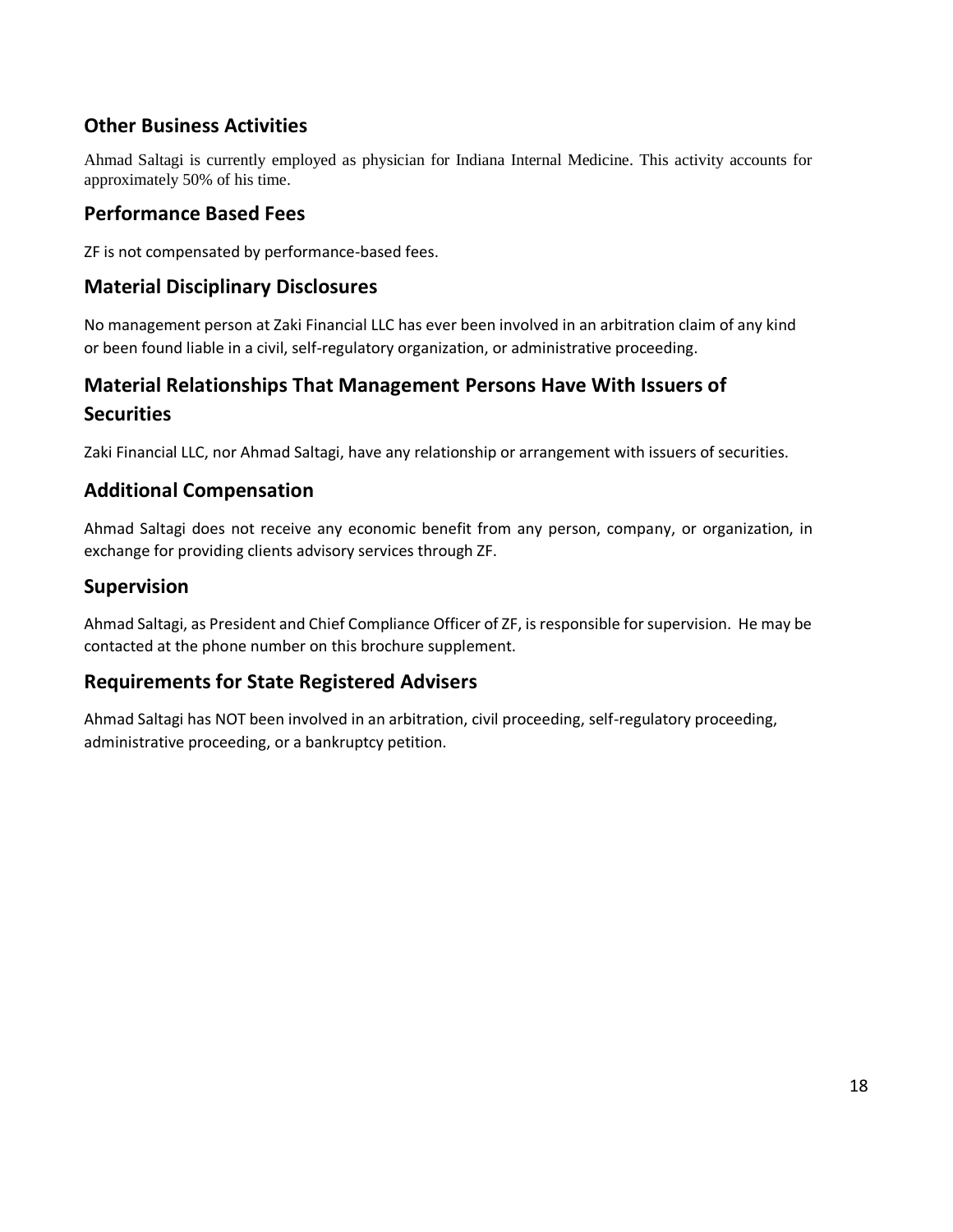### Zaki Financial LLC

14074 Trade Center Dr., Suite 124 Fishers, IN 46038 1-317-208-5566 1/27/2021

### **Form ADV Part 2B – Brochure Supplement**

#### *For*

### **Ahmad Saltagi [Individual CRD#6990973]**

President, and Chief Compliance Officer

This brochure supplement provides information about Ahmad Saltagi that supplements the Zaki Financial LLC ("ZF") brochure. A copy of that brochure precedes this supplement. Please contact Ahmad Saltagi if the ZF brochure is not included with this supplement or if you have any questions about the contents of this supplement.

Additional information about Ahmad Saltagi is available on the SEC's website at www.adviserinfo.sec.gov which can be found using the identification number 6990973.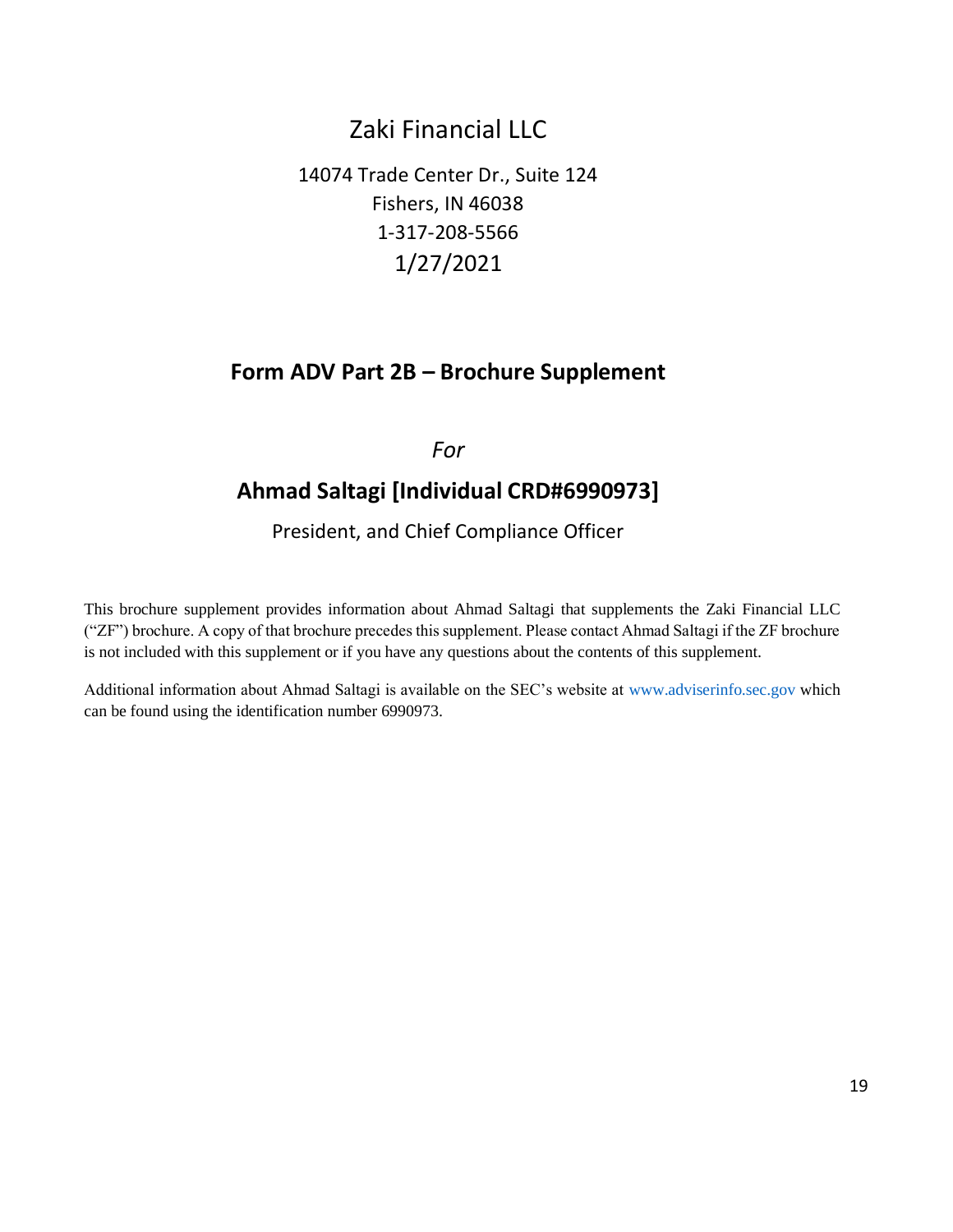# Item 2: Educational Background and Business Experience

### **Ahmad Saltagi**

Born: 1968

### **Educational Background**

- 2019: Active Portfolio Management, Harvard University
- 2018-Ongoing: Certified Financial Planner, Executive education, Butler University
- 2019: Active Portfolio Management, Harvard University
- 2005, 2015: American Board of Critical Care Medicine
- 2004, 2014: American Board of Pulmonary Medicine
- 2005: American Board of Sleep Medicine
- 1997, 2007, 2017: American Board of Internal Medicine
- 1991: MD, University of Damascus

### **Business Experience**

- 06/2018 Present, Zaki Financial, President and CCO
- 07/2005 Ongoing, Indiana Internal Medicine, Attending Physician

### **Professional Designations, Licensing & Exams**

- Registered Investment Advisor: Ahmad Saltagi has passed the financial advisor exam (series 65) in 6/2018 to become afterward licensed in Indiana as a registered financial advisor,
- Ahmad Saltagi has also completed studying "Active Portfolio Management" in 2019 at Harvard University.
- Ahmad Saltagi is enrolled in the Certified Financial Planner program at Butler Executive Education at Butler University in Indianapolis to eventually become Certified Financial Planner.

# Item 3: Disciplinary Information

No management person at Zaki Financial LLC has ever been involved in an arbitration claim of any kind or been found liable in a civil, self-regulatory organization, or administrative proceeding.